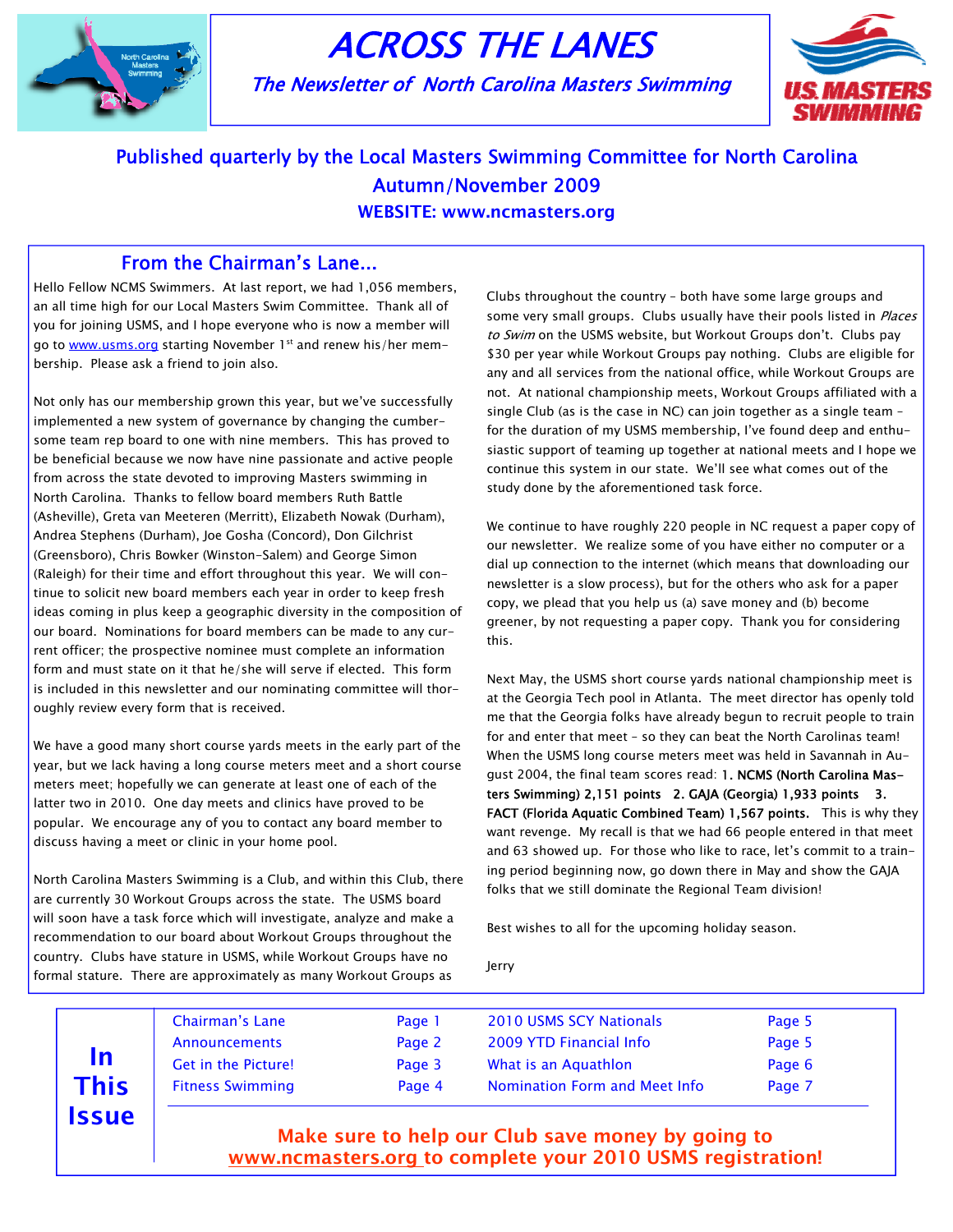## NEW MEET IN THE TRIANGLE!!!

North Carolina Aquatic Masters is hosting their First Annual NCAM "Fall Brawl" Masters Meet. This is a short course yards meet held in Koury Natatorium on Saturday afternoon, November 21st. For detailed meet information and entry form, download at http://www.ncmasters.org/forms/139-07.pdf

The following is excerpted from an email written by USMS Executive Director Rob Butcher to the USMS Board. It highlights a great resource for swimmers not only in the Mid-Atlantic region of the country, but also—due to the fact that it is a web-based resource—to swimmers everywhere. Visit the site and peruse the stories as a means of showing your gratitude to the Washington Post for supporting our sport!

"We all recognize how important media coverage is, especially in these non-Olympic years... reachforthewall.com is a site owned and published by the Washington Post. It is tremendously encouraging to see a major media outlet dedicate resources and coverage exclusively to swimming and Masters swimming. Our staff has been proactive in funneling mid-Atlantic regional stories to the editors for their follow up. As an example, they recently published the attached about Curl Burke Masters in both Reachforthewall.com http://reachforthewall.com/2009/09/20/ one-really-big-happy-family-curl-burkemasters/ and the Washington Post http://www.washingtonpost.com/ wp-dyn/content/article/2009/09/21/AR2009092103320.html. "

A USMS sanctioned One Mile Postal swim begins in December and ends in January. They offer a team division and awards. Asheville and DAMA had a big showing last year and it would be great for many of our other workout groups as well. You can find more information at http://www.tammasters.org/PoolMileEntry/1650Form.php.

#### TECH SUITS LAST STAND?

The FINA Masters Committee has recommended that the FINA Bureau, meeting in mid-January, approve its recommendation that Masters swimmers be governed by the same swimsuit rules as the elite pool swimmers. If the Bureau approves the committee's recommendation, it is anticipated it would go into effect after the Bureau meeting. If this recommendation becomes policy with the FINA Bureau, USMS will implement it for our sanctioned swim meets.

For the time being and until the FINA Bureau issues its policy for Masters, the June 1, 2009 ruling that allowed technical suits in USMS swim meets is still in effect. If you choose to compete in a USA Swimming sanctioned meet, you must follow USA Swimming rules.

#### SWIM THE 2009 BRUTE SQUAD

Postal Swim 1650 or 1500 Freestyle 400 Individual Medley 200 Butterfly

swum in one 24 hour day).

Where: Your short course pool, in your hometown When: November 1 - December 31, 2009 What: Swim the three events in one workout or meet, in any order you choose, with as much rest in between as you want (must be

Cost: \$25 includes a long sleeve t-shirt, or \$35 for a hoodie sweatshirt.

Divisions: Fitness and competitive divisions, (untimed and timed), men and women by USMS age groups.

Recognition: Awards for competitive division, club scoring as well! Forms & Info: Entry forms and additional information available at: http://www.BruteSquadSwim.com

Doug Garcia 1320 Saint John Place Fort Collins, CO 80525 970-672-8011 Doug@DougMaryGarcia.org

---



North Carolina Masters Swimmer Dick Webber (right) congratulating 90 year old Washingtonian John Tatum who swam a 44 second fifty free at this past summer's National Senior Games.

### For useful information…

including announcements and entry information for upcoming Masters Meets, and the results of recent meets, make www.ncmasters.org \_a favorites on your internet web browser! When you go there, be on the lookout for information regarding the Charlotte Sunbelt Masters meet coming up in January.

Also make sure to regularly check out www.usms.org for everything you need to know about the growing world of Masters Swimming in the US. Recent changes to the USMS website have made it a must see for any and all members of our NCMS community!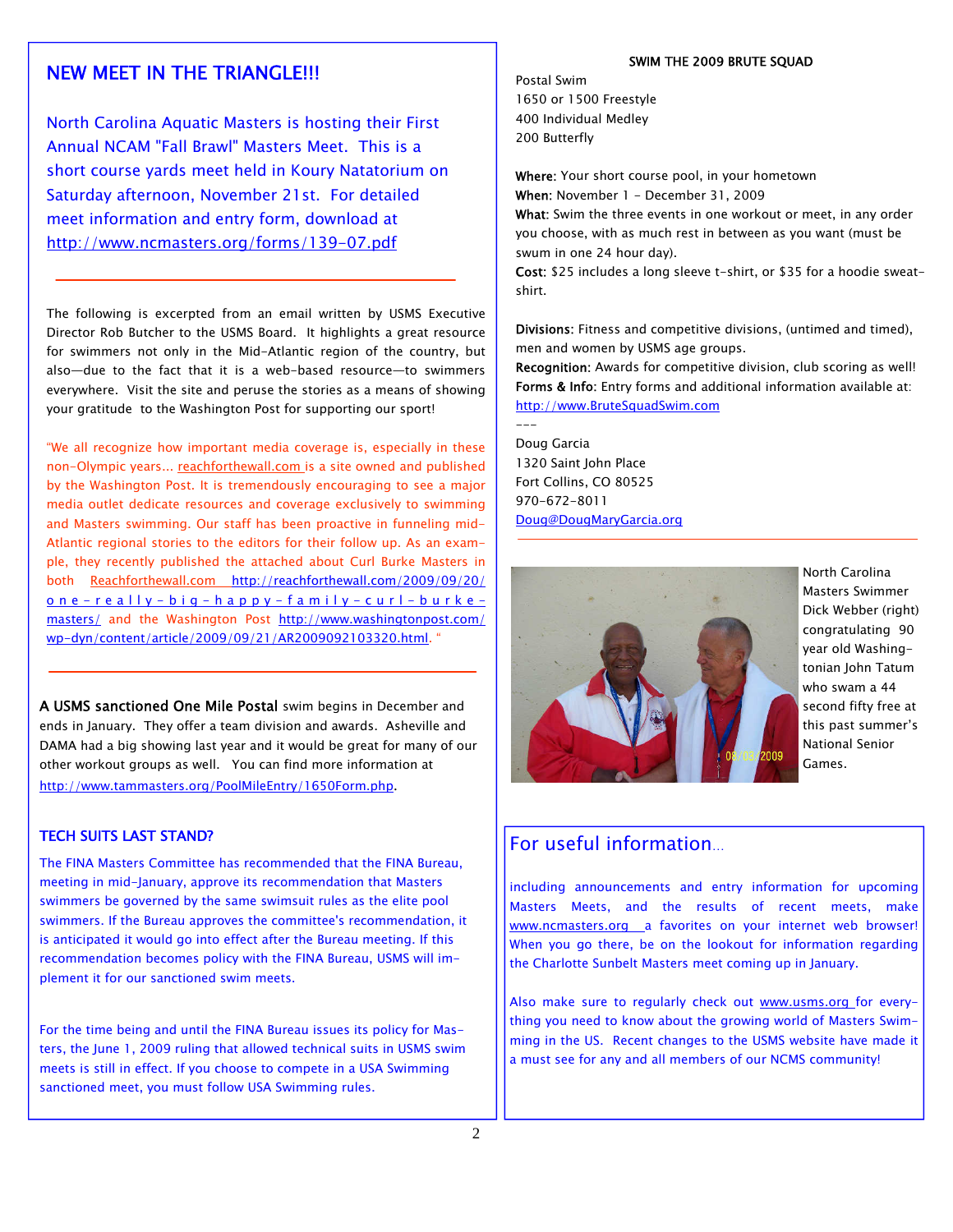Train locally - Compete nationally! Here are some of the North Carolina Masters Swimmers who competed at this past summer's USMS LCM National and Senior Games meets.













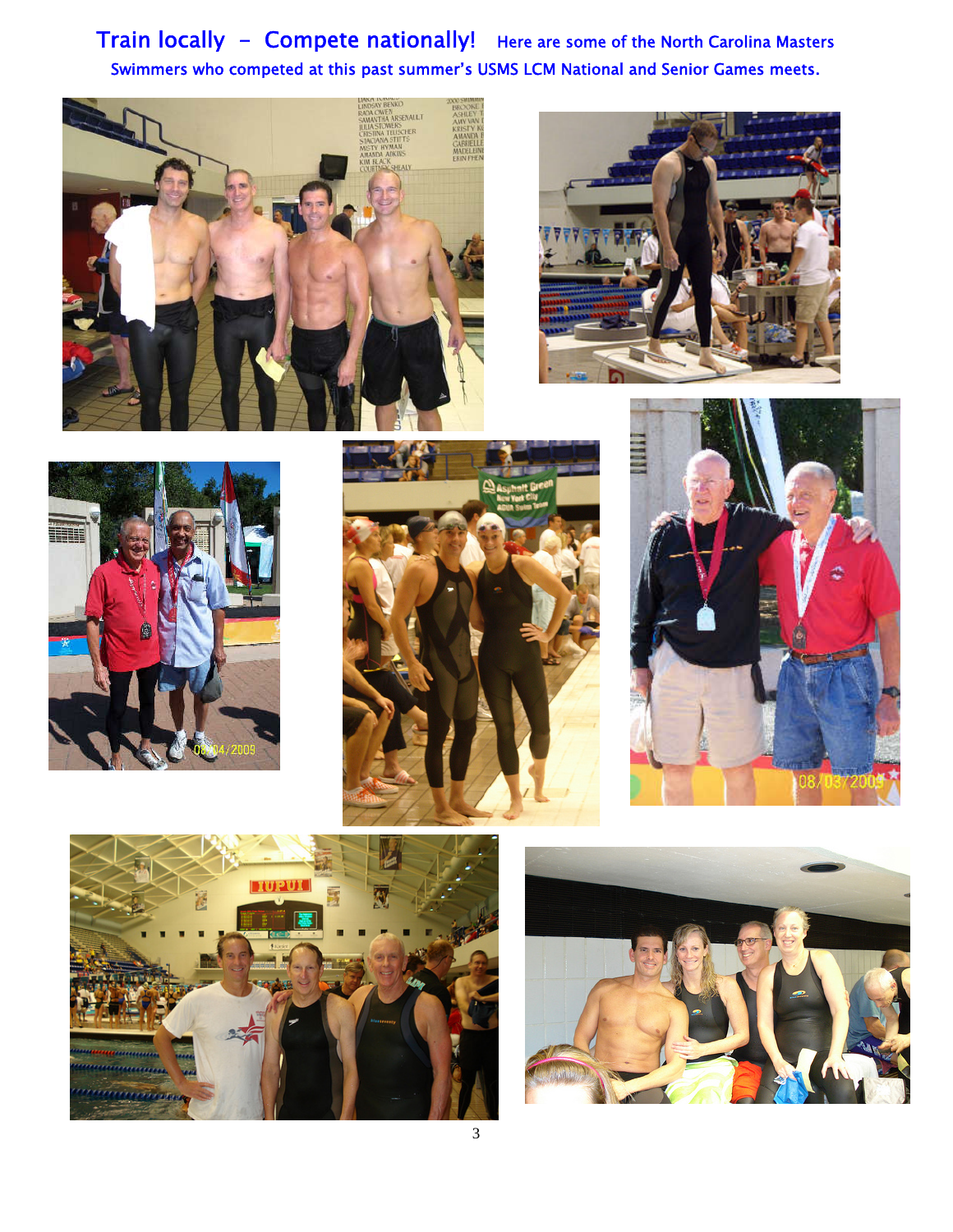# SWIMMING FOR FUN AND FITNESS

There are so many different reasons why people swim, but let's face it: we are basically all fitness swimmers, whether you swim to lose weight, to get in shape, to train for a triathlon or a swim meet, or for a different personal goal. Masters' swim teams or "workout groups" are such a great way to get into a regular swimming routine.

Did you know that USMS has several fun fitness programs available? One of these programs is called: "Go the Distance". The idea behind this program is that you keep track of your yardage on line.

On the USMS Website there is a section "My USMS", which is where you can set up your personal account on the web. That will give you the possibility to participate in discussion forums and also to set up your FLOG. Oh my ... there are some interesting explanations for that word:

flog (fl g, flôg). tr.v. flogged, flog·ging, flogs. 1. To beat severely with a whip or rod. 2. Informal To publicize aggressively...

Well, that is not the idea behind the USMS FLOG. Let 's look it up according to Master Swimmers…

Flog (fl g, flôg) n. 1. f(itness)log, abbreviation for U. S. Masters Swimming fitness log. An easy way to track all of your workouts online. Log a workout: swimming, weights, running, walking, cycling, spinning, yoga, pilates or other workout. You can also log your fitness measurements if you like: weight, resting heart rate. You can log as many or as few things as you like.

So, how do you FLOG with USMS? It's easy and fun. Just log on to the www.usms.org web site. Take a moment to get a free account in order to participate. Here's how:Click on "Discussion Forums" on the left side of home page, under "In This Section"

Click on "Register" near the top, left side of the page

Enter your date of birth and hit "Proceed"

Read the rules of the forum, click the box to agree to the rules, then click "Register"

Enter some more details and click on "Complete Registration"

A message will be sent to your email account which you registered. You need to follow this link in order to activate your new account. So much for the technical details.

The fun part of having a fitness log is, that you can monitor where you are in your goal for the year. The results of your swimming efforts get added up in a monthly "GTD" (Go the Distance) report, so that during the year you can see how far along you are with that goal.

But not only that: the results for your particular workout group are also listed. This means that you can also set a distance goal for the year as a group.

The Twin Rivers YMCA Masters (TRYM) of New Bern, NC, set itself a goal of 3,000 miles for 2009 (18 swimmers in the group have signed up for GTD). To date, (the end of August 2009) we have swum 2573 miles, so we are well underway. It is a great team builder! Our progress is posted on a simple bar graph each month on a bulletin board in the pool, and a list of individual swimmers and their distances swum is also posted. I hope this gives you and your workout group an idea!!

Greta van Meeteren (NC) and Jon Olsen (FL)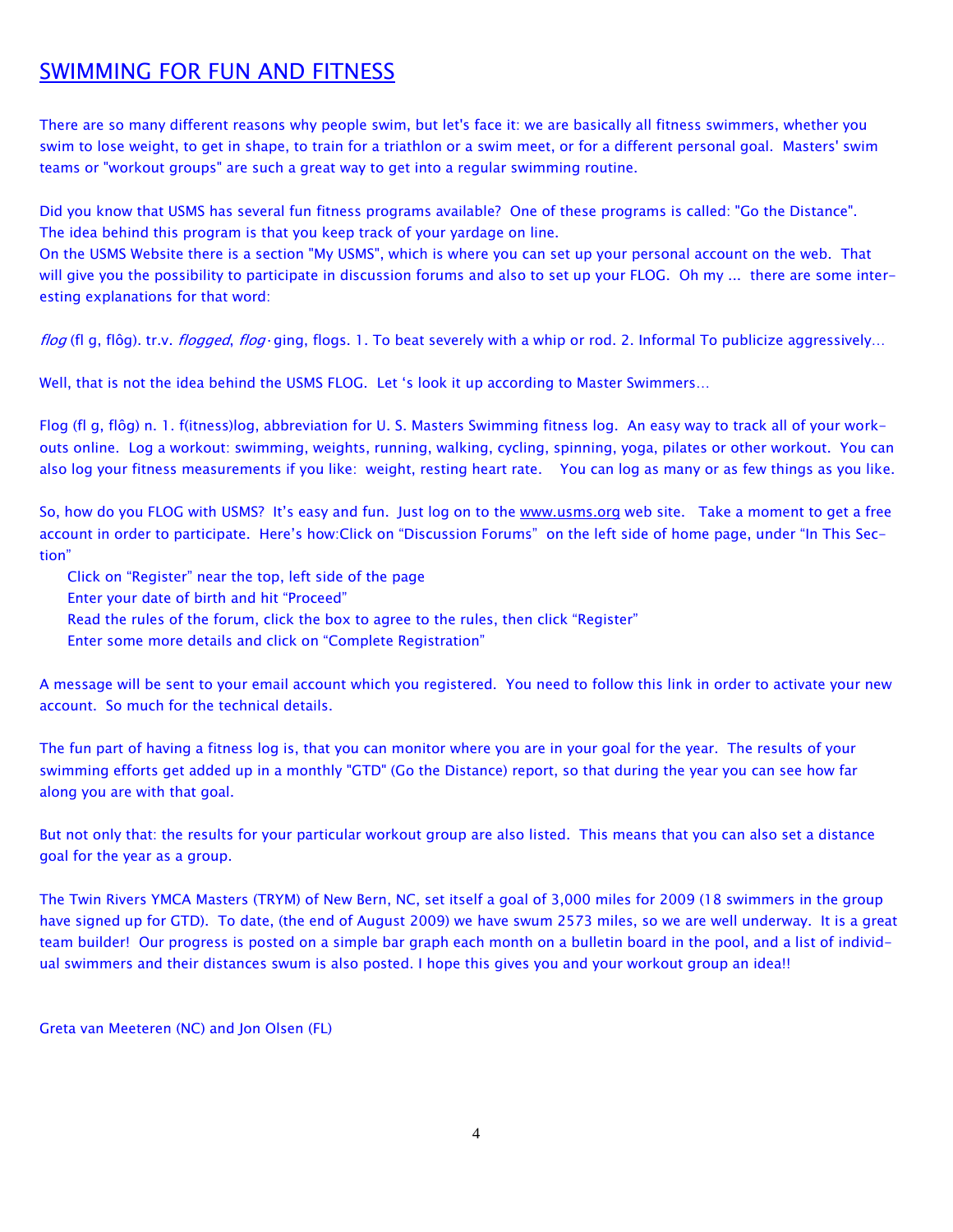# This is a schedule of events for next year's USMS SCY Nationals Meet to be held at Georgia Tech University in Atlanta, Georgia— May 20 to May 23rd 2010.

If you have not yet competed in a USMS Nationals meet, this would be the perfect meet to be your first. Atlanta is convenient for all of us in North Carolina, and the more of us who choose to go, the more relay opportunities there will be for us all. We are providing this list now, so that you can begin to train for the specific events you hope to swim in. Please note that while there are qualifying time standards for all USMS Nationals meets, and registrant can swim in at least three individual events per meet, whether or not they meet the qualifying time standards.

### Thur, May 20: 1000 free 1500 free

Fri, May 21 400 IM 200 free 50 breast 200 back 100 fly 200 mixed free relay Sat, May 22 500 free (men only) 200 mixed medley relay 100 breast 50 fly 200 IM 100 free 50 back 200 free relay Sun, May 23 500 free (women only) 200 medley relay 100 IM 200 fly 100 back 50 free







200 breast Photos from the Georgia Tech Aquatic Center in Atlanta, Georgia

# The box is red, but we're in the Black!!

According to the NCLMSC Summary Financial Report as of September 30, 2009 prepared by our LMSC for NC Treasurer, Elizabeth Nowak, and presented at the last Board Conference Call Meeting held on October 12th, 2009, our NC LMSC is in healthy financial condition. Our receipts for the first nine months of 2009 exceeded our expenses for the same period by \$6,072, leaving us with combined fund balances as of 9/30/2009 of \$21,149.00. Elizabeth noted that since the 4th quarter of the year is the largest quarter for revenue coming into the LMSC related to membership renewals as well as related expenses, it was hard to estimate what the final impact will be for 2009. Currently there are no large variances in actual vs. budgeted expenses except for the savings made in the quarterly newsletter production (a BIG thank you to everybody who has chosen the green option!!). You can help us lock in these savings permanently by choosing to forego hard copies of this newsletter, electing rather to receive the link to the online version of it via email and/or on www.ncmasters.org.

Our greatest income every year, again, is realized in the fourth quarter of the year and is related to registration renewals. Be sure to go online soon to renew your USMS membership at www.usms.org.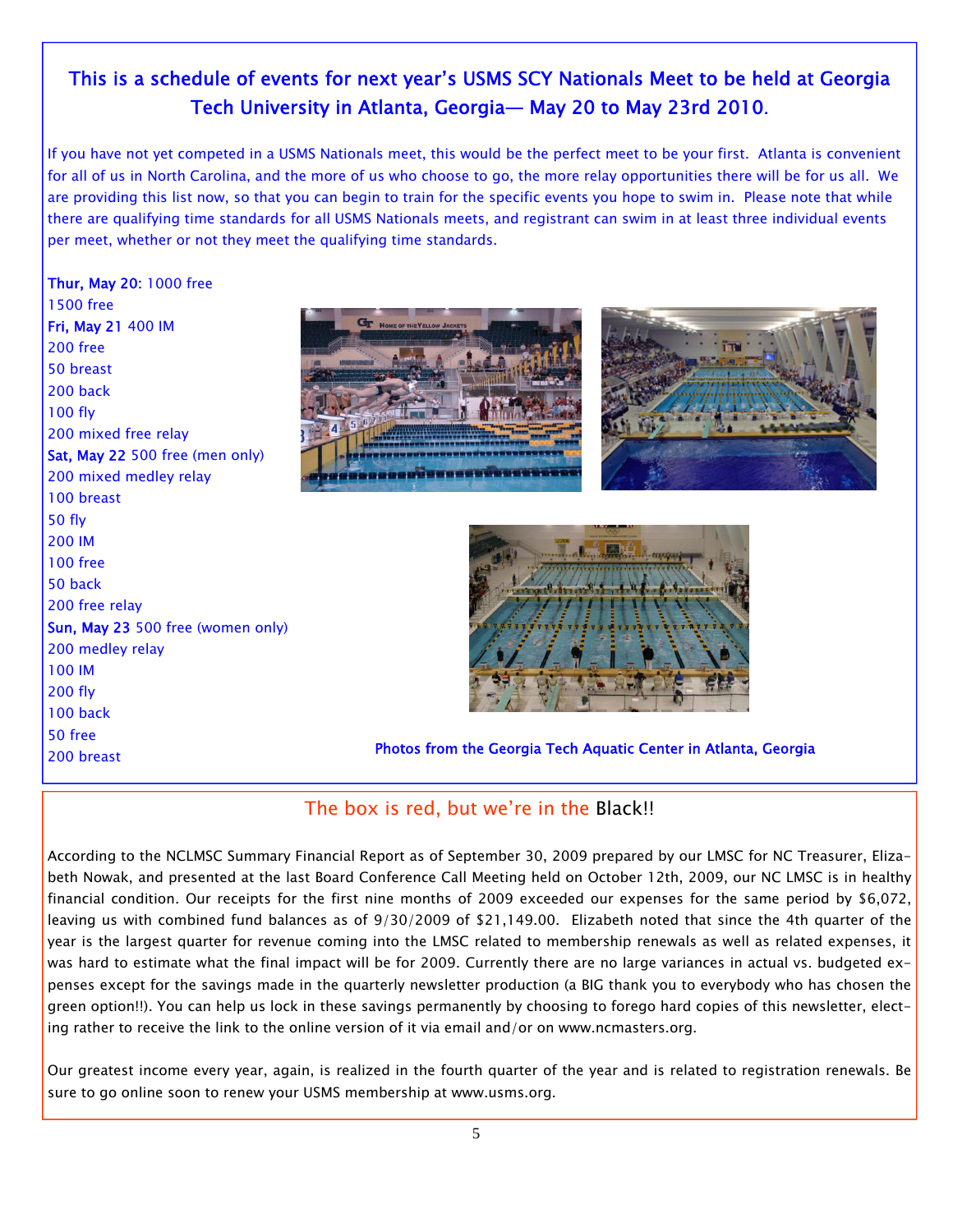### REPORT ON 2009 AQUATHLON NATIONAL CHAMPIONSHIP

### by Dan Murphy

The 2009 Aquathlon National Championship took place in Canton NC on August 2. NC Masters swimmers had a significant impact, winning 4 of the 25 individual age group national championships.

An Aquathlon combines swimming and running. The National Championship is sponsored by USA Triathlon. This was the 4th annual Aquathlon Nationals, but the first held on the East coast. Usually, it is a run/ swim/run format, but this year it was swim/run. The swim was 1500M, a triangular course in beautiful Lake Logan, followed by a 5K run. It was part of a weekend multi-sport festival at Lake Logan (there were also 2 triathlons).

152 athletes pre-entered the race, with 133 finishing. Of the finishers, 39 were from NC. 15 of the NC athletes are registered NC Masters Swimmers. Winning National Championships were the following 4 NC Masters Swimmers (age group and times follow names): Ann Sims, Asheville/AMS (W55-59, 45:59); Aaron Kiefer, Cary/OSBC (M25-29, 39:30); Jay Carmine, Leland/NCMS (M30-34, 42:28); Dan Murphy, Chapel Hill/NCAM (M65-69, 49:41). 5 other National championship winners were from NC, but not masters swimmers.

Other good performances by NC Masters Swimmers: Melinda Yelton, Charlotte/CSM, 3rd overall, excellent time of 42:22, only 31 seconds behind the overall National Champ (that time would have won her age group by 3 minutes); Lori Dawson, Waxhaw/CSM, 3rd overall masters, 44:19, also with a time that would have won her age group; Virginia Hall, Durham/NCAM (3rd, W35-39, 50:03); Regina Gillman, Mooresville/ MAC (4th, W40-44, 52:31); Ann Brady, Mebane/DUKE (5th, W50-54, 55:15); Filippo Porco, Carrboro/ DUKE (4th, M30-34, 48:26); John Hurt, Carrboro/NCAM (4th, M35-39, 49:02); Larry Hartley, Asheville/ AMS (9th, M45-49, 52:48); Bob McKee, Matthews/MAC, (9th, M50-54, 55:10); Dale Less, Valdese/BUMS (10th, M50-54, 1:02:03); and Tim Kerr, Charlotte/NCMS (2nd, M55-59, 45:25).

This is an exciting event that masters swimmers might consider in future years. In particular, the Lake Logan format for the Aquathlon was the first multi-sport event ever, to my knowledge, that gave swimming equal emphasis. Triathlons always "gyp" the swimmers. Even most aquathlons give running the edge over swimming, but the Lake Logan race was wetsuit legal, causing a format change. The new distances, actually would give swimmers a slight edge, but the wetsuit advantage (probably 3 to 4 minutes) made the swim and run as equally weighted as possible.

And, good news: In 2011, the event may return to Lake Logan, probably going back West next year. According to USAT, no contracts have yet been signed It is an exciting event in a beautiful setting. No qualifying or seeding, just enter. And it feeds into the ITU's (International Triathlon Union) World Aquathlon Championship. Would you like to be on Team USA? If you are a swimmer looking for a good opportunity to transition into multi-sport at a high level, this is it! Hope to see you at Lake Logan in 2011.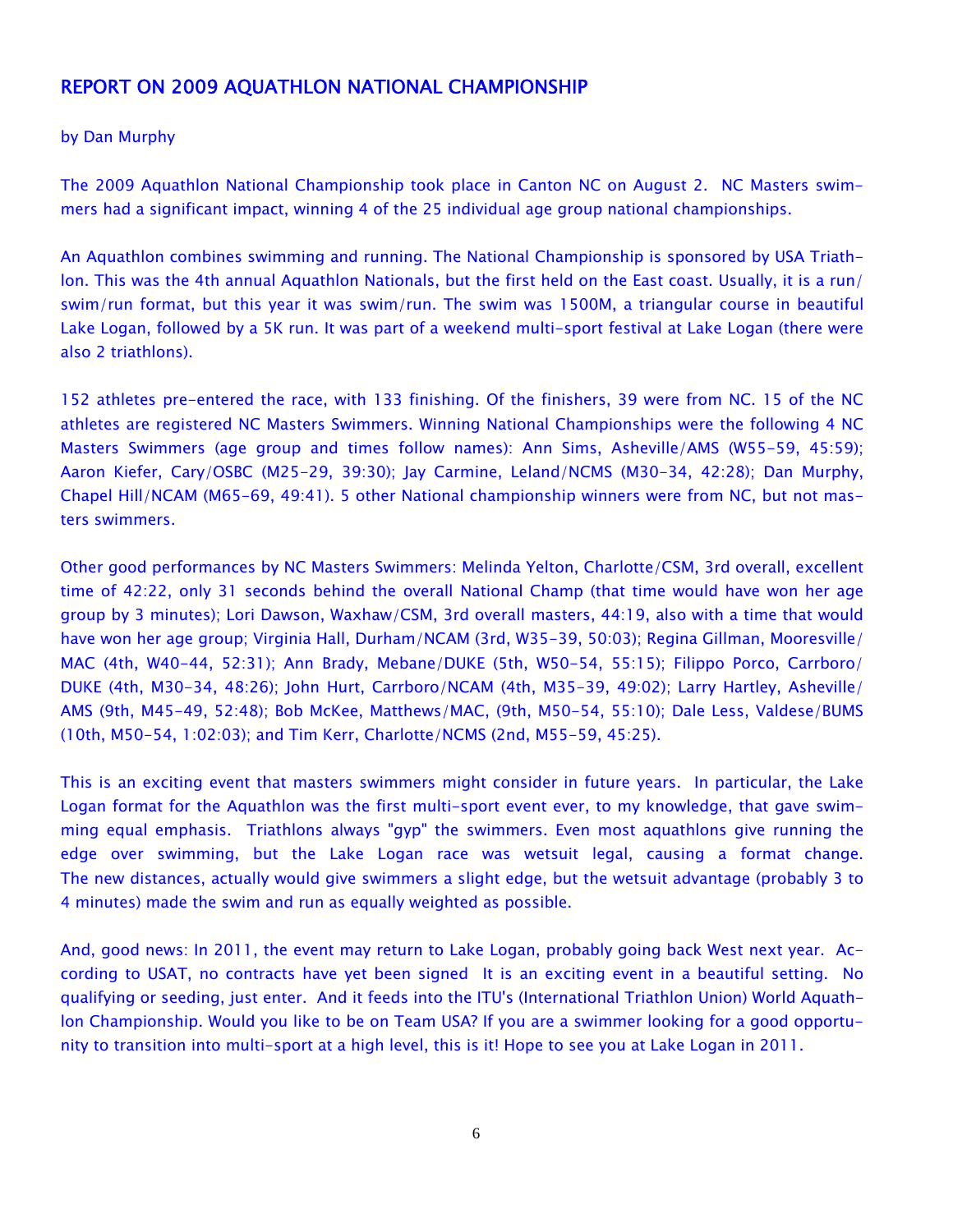### Nomination Form for Becoming A Member of the LMSC of NC Board of Directors

The Local Masters Swim Committee for North Carolina (LMSC of NC) is a part of United States Masters Swimming. It has a Board of Directors comprised of 5 Officers (Chairman, Vice Chairman, Secretary, Treasurer and Registrar), the Past President and 3 at-large members. Each Board member must be registered with USMS as a North Carolina member. The term for each Board member is three years, commencing on January  $1<sup>st</sup>$ .

We are seeking nominations for three (3) Board positions to begin January 1, 2010 and to last for a 3-year term (through December 31, 2012):

If you have an interest in being a candidate for a board position or would like to nominate an individual, please respond to the questions listed below by November 22, 2009. You can email your answers to our Board Secretary Greta van Meeteren at gvanmeeteren@gmail.com The Nominating Committee will review all responses. All nominees must state that they will serve the 3-year term if elected. The elected individuals will be informed / announced by December 15, 2009.

Any questions regarding this process and/or the positions, please email Jerry Clark at jerryclark@bellsouth.net

Thank you for your interest.

- Name, address, email address, phone number:
- Why would you like to be a LMSC for NC board member?

• How do you see yourself getting involved at either the local (NC LMSC) or national (USMS) levels? Describe your areas of interest and your areas of expertise.

• List any other information you would like the Nominating Committee to consider when reviewing your nomination form.

### CHARLOTTE SUNBELT MASTERS

The 2010 short course yards Sunbelt Masters meet will be held Sat January 30 and Sunday January 31, 2010 at the Mecklenburg County Aquatic Center in Charlotte. As before, the distance events will be Saturday morning, then there will be an open pool warmup period before the other events commence.

A link to the online entry system will be posted on www.ncmasters.org

We are shooting for 100% online entries this year!